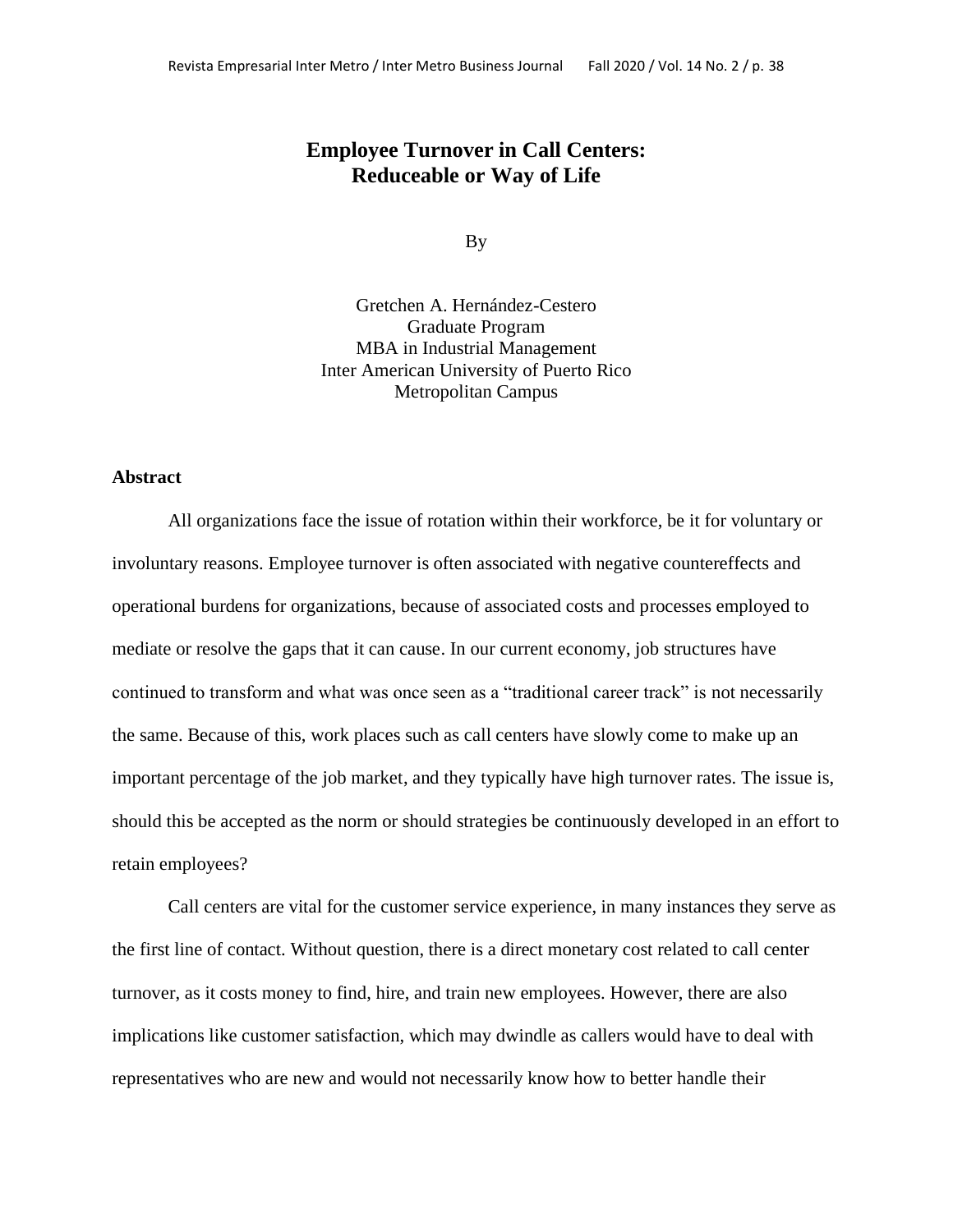inquiries. This study is aimed to examine what are the best available options for managing the turnover rate for customer service call center, in a company within the health insurance industry.

### **Literature Review**

Dating back several decades, researchers such as Richard Mowday (1984), have stated that they tend to view employee turnover as a costly and disruptive problem, which often have serious implications for an organization's overall effectiveness. There are two types in which employee turnover can be classified: voluntary and involuntary. A voluntary turnover occurs when an employee willingly leaves the organization, whilst involuntary is when the employer terminates the employment contract for whatever reason deemed necessary. It is important to distinguish between these two because the causes, consequences, and control of these turnover decisions differ (Shaw, 1998). According to Mowday (1984), most research efforts and managerial approaches have focused exclusively on why employees voluntarily leave. Majorly, as stated by Holtom, Mitchell, Lee, & Eberly (2008), it is because "the topic of voluntary turnover is a vital bridge between macro strategies and micro behavior in organizations. It is one variable that conceptually connects the experiences of individuals in organizations to critical measures of success for those organizations" (p. 232). "The Bureau of Labor Statistics reports that the national annual voluntary quit rate in the United States typically approaches 25%", according to Allen, Bryant, & Vardaman (2010; p. 48).

In many ways, turnover can bring dysfunction to the organization by interrupting organizational processes and placing undue responsibilities on remaining members. Output levels, quality, consistency and customer service are affected, leading to a loss in productivity (Park, et al., 1994). Tracking turnover should be an essential key performance indicator for most businesses. However, measuring the costs associated with employees leaving may not be such an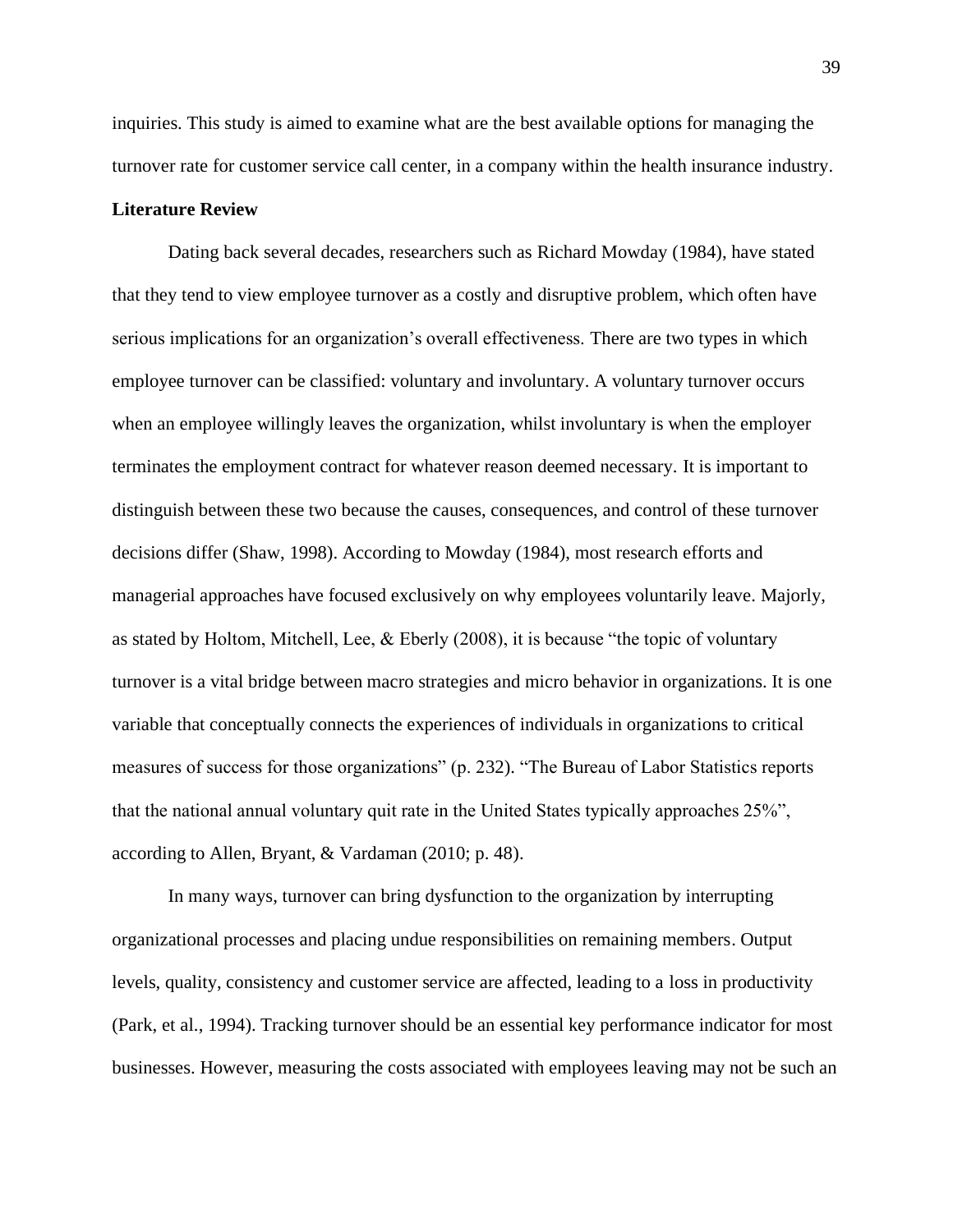easy task and, from a financial perspective, turnover costs are important but often not plainly stated for managers. As stated by Holtom, et al. (2008), "there are no profit and loss statements that specifically capture the cost of voluntary turnover. Instead, the costs are buried in line items like recruitment, selection, temporary staffing and training. Or worse still, the real but unmeasured costs from losses of customer service continuity or critical implicit knowledge are never calculated (p. 236)."

According to Allen, et al. (2010), many managers hold misconceptions about turnover because there are few resources that effectively bridge scholarly evidence concerning employee retention and practitioner employee retention efforts. Managers are led to believe that turnover is generally bad and "that most employees quit their jobs because of pay, that job dissatisfaction is the primary reason people leave, that there is little managers can do to affect individual turnover decisions, or that generic best practices are the best way to manage retention." These misconceptions lead managers to enact ineffective strategies, that are both not cost-effective and probably fail to reduce turnover. Allen, et al. (2010) summarize in their research five common misconceptions regarding employee turnover, and try to replace them with evidence-based retention management information: "1) All turnover is the same, and it is all bad; 2) People quit because of pay; 3) People quit because they are dissatisfied with their jobs; 4) There is little managers can do to directly influence turnover decisions; 5) A simple on-size-fits-all retention strategy is most effective  $(p.49)$ ."

In his work, Mowday (1984), mentions that it is important to keep in mind that there are also often a number of positive outcomes that are associates with employee turnover. He states examples such as when organizations are experiencing a shift in strategic orientation, often times they can find themselves overstaffed and may see voluntary turnover as positive because it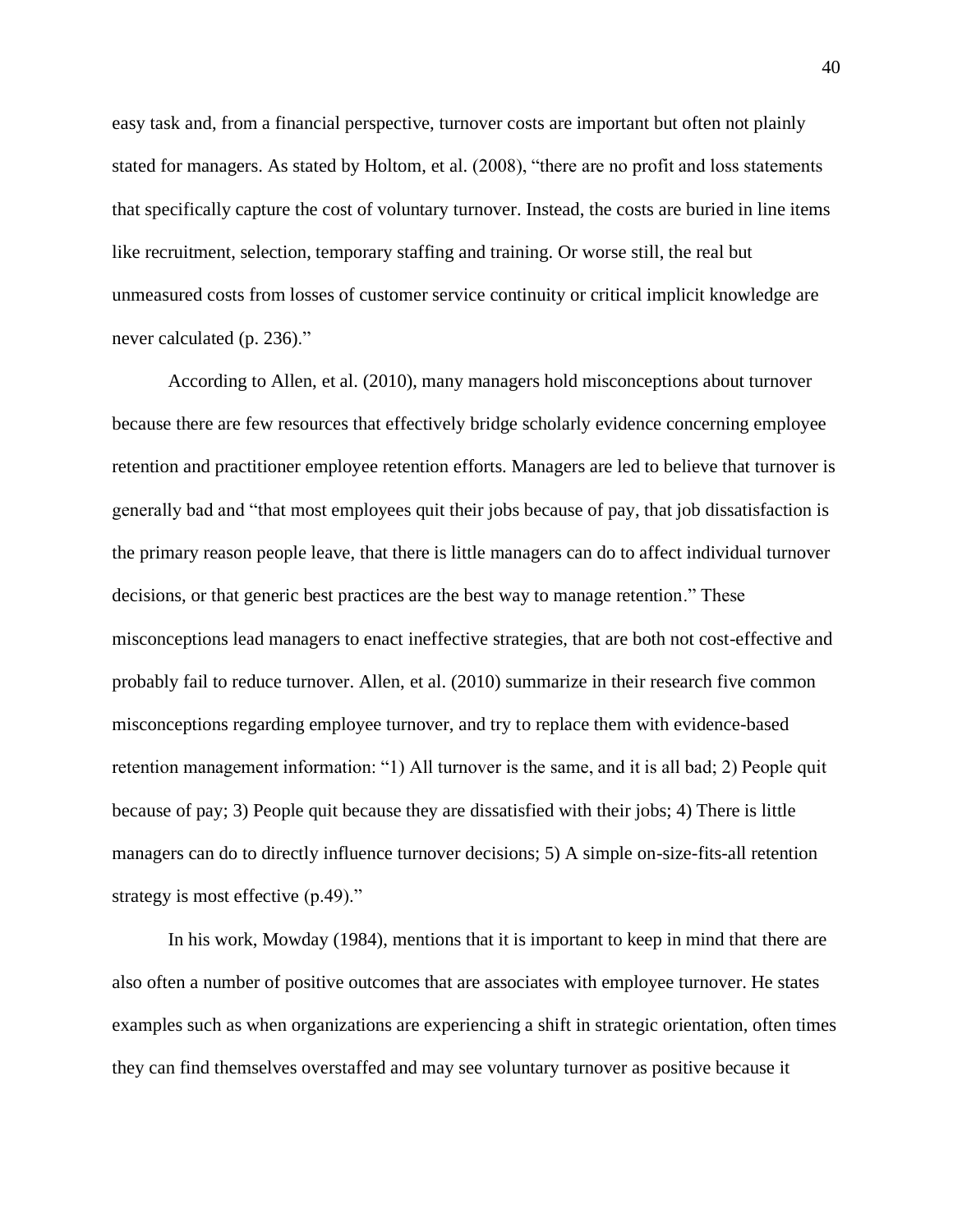would help in avoiding disruptive layoffs or terminations. Another problem he mentions is that by assuming it only brings negative consequences is that it "narrows focus about proper managerial responses (p. 366)." Mowday (1984), states that even when turnover can be reduced, "organizations may lack the resources necessary or may find that the costs of increasing retention exceed likely benefits to result." Relating to the five common misconceptions mentioned by Allen, et al. (2010), managers often assume that the fast-track option would be increase in pay or any other financial incentive. So much so that Peterson and Luthans (2006) share in their work that "research examining the use of incentives to enhance outcomes at a business-unit level is lacking, even though this level of analysis is crucial to an organization's competitive advantage through outcomes such as profitability, customer service, and employee retention (p.156)."

Mowday (1984), mentions that high turnover rates in some organizations may therefore be a fact of life. Nonetheless, even those with a high rate must accomplish their goals effectively and efficiently to remain competitive within their industry. According to a research brief prepared by Bozionelos (2008), many scholars believe that the structure of the economy and nature of competition have fundamentally changed since the 1980's. These economic changes have generated new types of jobs, such as those that are performed by customer service representatives in call centers. According to estimates he mentions, these types of jobs could account for up to 5% of total employment. Bozionelos refers to a study made by Philip Moss of the University of Massachusetts at Lowell, Harold Salzman of the Urban Institute, and Chris Tilly of the University of Massachusetts at Lowell titled "Under Construction: The Continuing Evolution of Job Structures in Call Centers" (2008). An extensive case study assessment of call centers in the U.S. financial and retail industries over a seven-year period, and call center turnover rates were generally high, as Bozionelos mentions. However, findings suggested that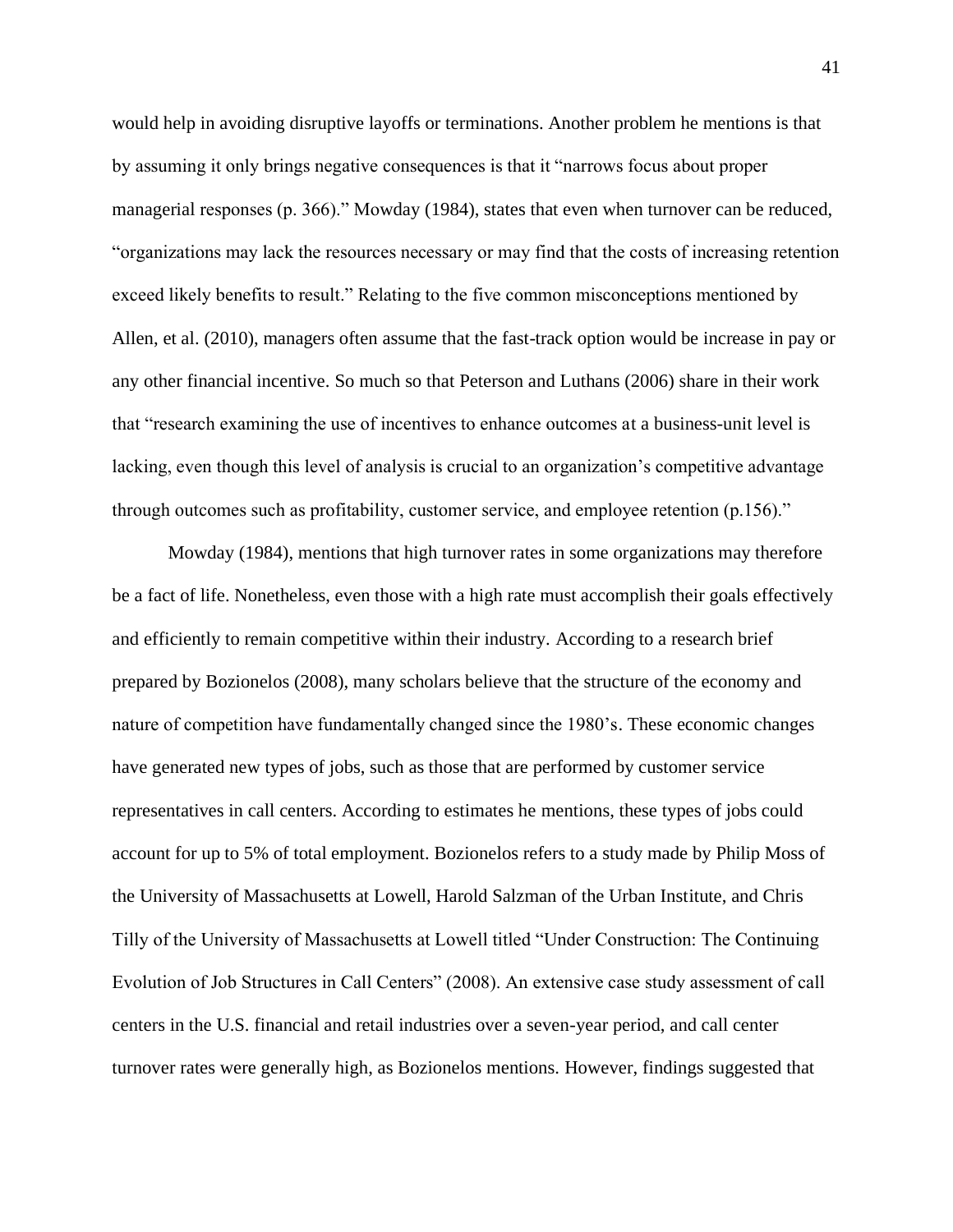much of that turnover was associated with new employees who quickly realized that the nature of the work was not suited for them. One of the alternatives that Moss and his colleagues (2008) found that resulted beneficial for these work places was to expand career horizons for employees by offering opportunities across functional areas within the organizations. This would able employees to be promoted to other opportunities, which would bring formal recognition and employees better responded to.

However, it is still a fact that high turnover rates remained, which is why we return to Mowday's research (1984), where he suggests various strategies to be considered for these high rates: 1) buffering; 2) smoothing and leveling; 3) anticipation and prediction. According to the author, each of these would produce an output that could result beneficial for adapting to these types of rates. Buffering strategies refer to in terms of increasing resources available to performs tasks, such as hiring excess employees. Smoothing and leveling strategies have the purpose to reduce or minimize uncertainty, like for example creating part-time labor pools. Strategies to improve prediction and anticipation would help organizations to plan for turnover and take steps to minimize major problems that may be caused, as an example the author mentions developing employee skills inventory. Although these strategies could help to adapt, their potential effectiveness may largely depend on the specific type of negative consequences that are associated with turnover in the organization (Mowday, 1984).

### **Effectively Managing Turnover**

After recollecting data from the several articles mentioned in the above section, and study by O'Connel et al. (2007), there are some strategies that are recommended for managing employee turnover rates: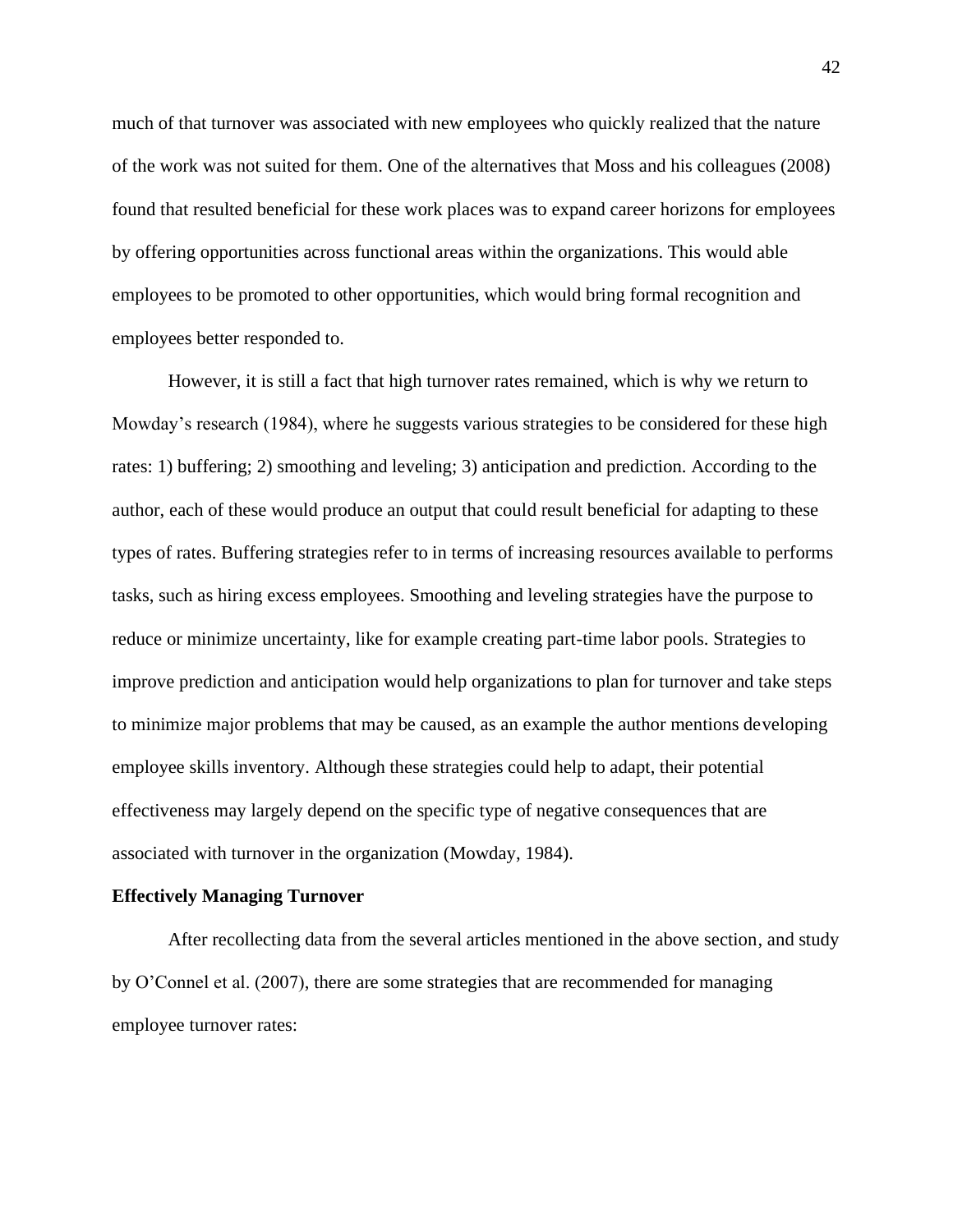- Creating a strong company culture Organizational culture sets the tone for how employees communicate within the organization. This can help attract the right candidates that would be aligned with company goals, and hopefully remain within the job.
- Hiring the right talent With a well-established company culture, it becomes easier to define the ideal employee profile. Said profile should be considered when interviewing potential candidates, and selecting those that better align with the organizational competencies.
- Correct training methods Training methods used should have a wide range, as proper training can help reduce turnover because staff feel better prepared to handle daily situations with customers.
- Compensation Pay is a recurrent topic when referring to employee retention. Compensation should be aligned with job responsibilities and market trends.
- Performance management Employees should meet periodically with the immediate supervisor and be able to discuss the progress made toward achieving personal objectives.

#### **Recommendations**

Even though the company has taken several steps toward managing the issue, I believe there is still opportunity for improvement. Within the measures already put in place, they have recently revised the compensation (base salary) for the call center positions, in an effort to make the role more attractive and retain staff. They have also implemented an annual employee engagement survey, that is taken by all employees, which allows the company to receive direct feedback on a variety of topics that could concern or affect the level of employee engagement.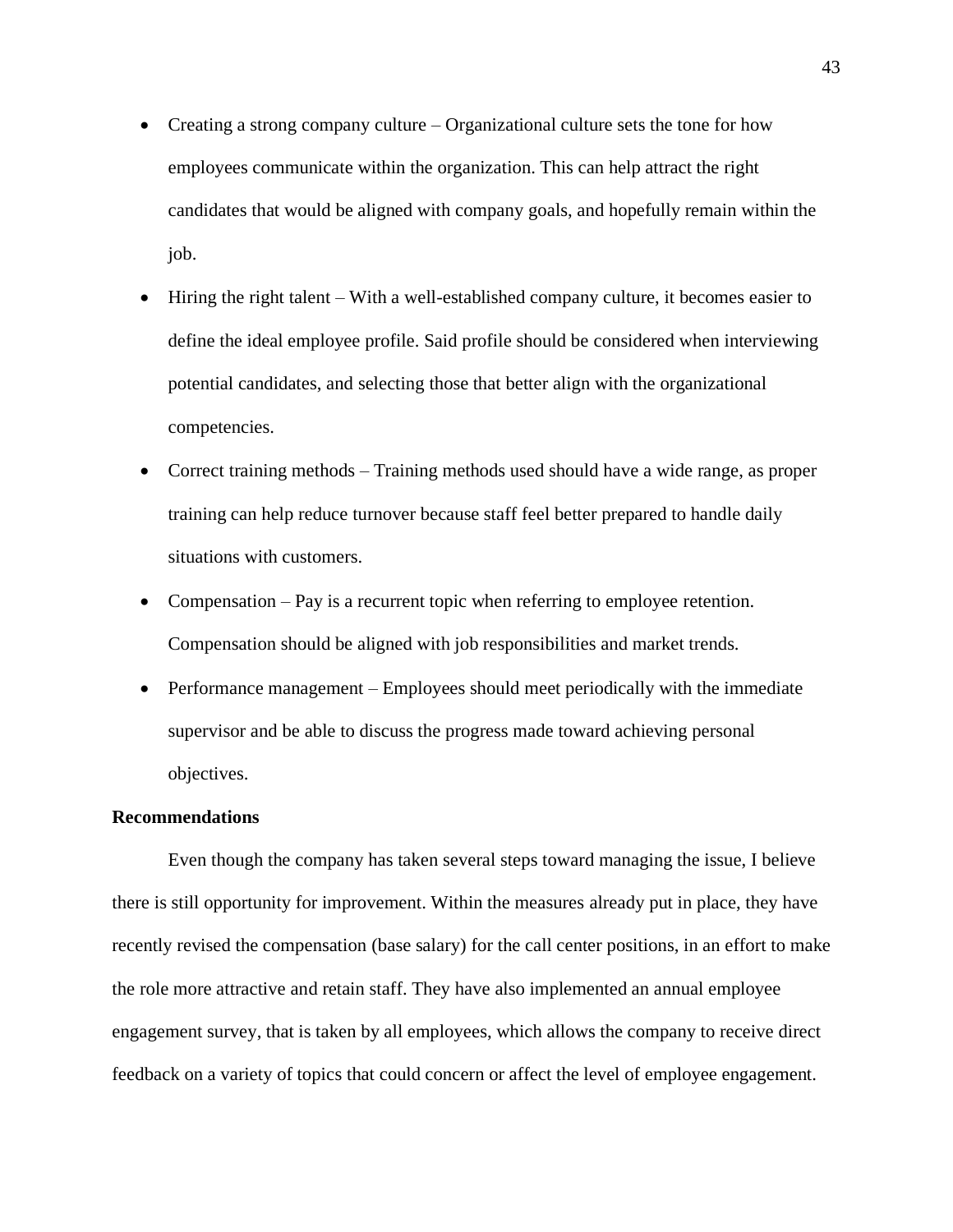There is a performance management system that is in place, and it requires every supervisor to discuss performance with their team.

However, one of the recurring items that has come up within the engagement survey is that employees do not necessarily perceive a significant or direct relationship between their performance and their compensation. I would recommend designing and implementing a rewards and recognition program. Creating a compensation program that rewards top employees would be an excellent way to drive up performance. Performance-related pay is positively associated with job satisfaction and organizational commitment, O'Connel, et al. (2007) and Palmer, et al. (1973). Setting clear possible career paths could also help in managing the issue. These opportunities should be communicated on a continuous basis, as it could motivate employees to reach the next level, be it in salary or in responsibilities. Coming from the customer service department provides with a wide range of knowledge of the company's products and services, so the learning curve if transferred to other areas would be significantly reduced. The performance management system already in place could easily support this initiative. Having a goal of growth can give staff a long-term goal to remain in the company.

### **Conclusion**

Call centers are a challenging department to work within, but they certainly provide you with an excellent customer service basis and knowledge of what is happening day-to-day with the company. Our job market continues changing and evolving, and what would have typically worked before may not be now attractive to the current job seekers. It is important to provide tools and incentives that empower and engage employees to bring out the best in them. This could help improve retention, but ultimately also have a positive impact on customer satisfaction and the organization's bottom line.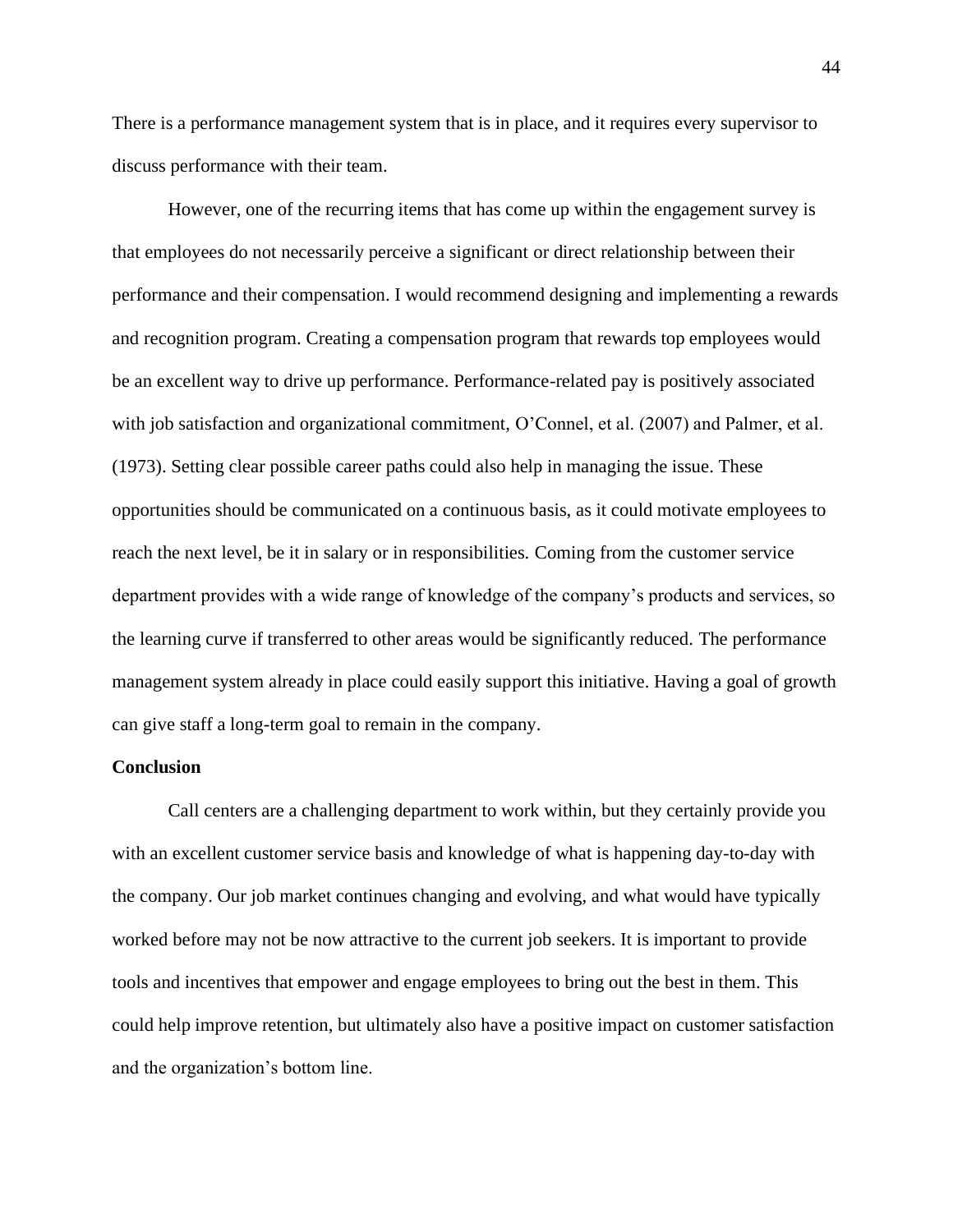## **References**

- Allen, D. G., Bryant, P. C., & Vardaman, J. M. (2010). Retaining Talent: Replacing Misconceptions with Evidence-Based Strategies. Academy of Management Perspectives, 24(2), 48–64.<https://doi-org.ez.inter.edu/10.5465/AMP.2010.51827775>
- Bozionelos, N. (2008). Improving Employee Motivation and Retention in Call Centers: Is Adding Layers the Answer? Academy of Management Perspectives, 22(3), 114–116. <https://doi-org.ez.inter.edu/10.5465/AMP.2008.34588001>
- Holtom, B. C., Mitchell, T. R., Lee, T. W., & Eberly, M. B. (2008). Chapter 5: Turnover and Retention Research: A Glance at the Past, a Closer Review of the Present, and a Venture into the Future. Academy of Management Annals, 2(1), 231–274. [https://doi](https://doi-org.ez.inter.edu/10.1080/19416520802211552)[org.ez.inter.edu/10.1080/19416520802211552](https://doi-org.ez.inter.edu/10.1080/19416520802211552)
- Moss, P., Salzman, H., & Tilly, C. (2008). Under Construction: The Continuing Evolution of Job Structures in Call Centers. Industrial Relations -Berkeley-, 2, 173.
- Mowday, R. T. (1984). Strategies for Adapting to High Rates of Employee Turnover. Human Resource Management, 23(4), 365–380. https://doiorg.ez.inter.edu/10.1002/hrm.3930230404
- O'Connell, M., & Mei-Chuan Kung. (2007). The Cost of Employee Turnover. *Industrial Management*, *49*(1), 14–19.
- Palmer, W. W., & Dean, C. C. (1973). Increasing Employee Productivity and Reducing Turnover. Training & Development Journal, 27(3), 52.
- Park, H.Y., Ofori-Dankwa, J. & Bishop, D.R. (1994). Organizational and environmental determinants of functional and dysfunctional turnover: Practical and research implications, Human Relations, 47, pp. 353-366.